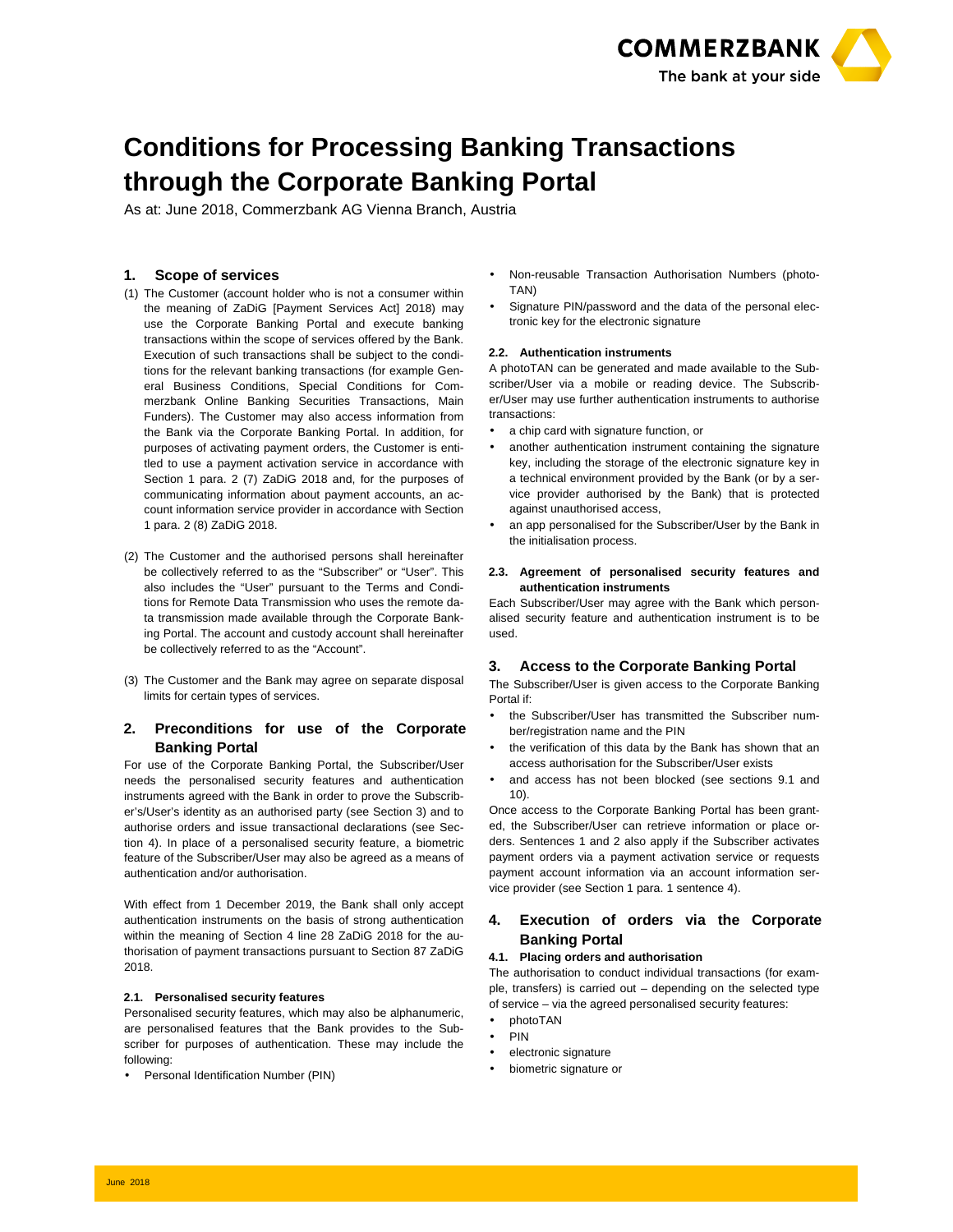• by simple clearance after signing in with the Subscriber number and/or registration name and PIN

Sentence 1 also applies if the Subscriber activates and transmits a payment order via a payment activation service (see Section 1 para. 4).

## **4.2. Supplementary regulations for remote data transmission in the EBICS standard when using the photoTAN procedure**

4.2.1. The Customer instructs the Bank to save the personal key of the Subscriber/User in a technical environment that is protected against unauthorised access. The Bank is also entitled to instruct a reliable service provider to do this. The password required to authorise the personal key shall be replaced by the TAN using the photoTAN procedure.

4.2.2. The Terms and Conditions for Remote Data Transmission shall be supplemented as follows:

- Supplemental to Section 4 (2) of the Terms and Conditions for Remote Data Transmission, it is permissible for the electronic key to be stored in a technical environment provided by the Bank (or by a service provider authorised by the Bank) (cf. Section 2.2.1 (5) of Annex 1a of the Terms and Conditions for Remote Data Transmission).
- Supplemental to Section 7 (3), it is agreed that the Bank may verify whether the correct photoTAN was entered.

4.2.3. Annex 1a of the Terms and Conditions for Remote Data Transmission shall be supplemented as follows:

- The authentication signature in Section 1.2 may also be rendered in the photoTAN procedure in the technical environment of the Bank or of an authorised service provider. These shall carry out the necessary verification for the Customer.
- Supplemental to Section 2.2.1 (5), it is agreed that the photoTAN will be used instead of a password if the security medium of the Subscriber is saved by the Bank in a technical environment that is protected against unauthorised access.
- The authorisation of orders in accordance with Section 3 may also be granted by entering the photoTAN shown on the mobile or reading device and the electronic signature subsequently generated in the secure technical environment.

#### **4.3. Compliance with reporting regulations**

When making payments in favour of non-residents, the Subscriber/User shall comply with the reporting duties set out in the Reporting Regulations of the OeNB adopted according to Section 6 para. 2 and 3 of the Austrian Foreign Exchange Act 2004 (currently "ZABIL 1/2013" in its version "ZABIL 1/2016" as well as according to the Ordinance regarding statistical surveys on the imports and exports of services and cross-border financial relations).

## **4.4. Revocation of orders**

The extent to which an order can be revoked shall be governed by the special conditions applicable for the respective order type. Orders can only be revoked outside the Corporate Banking Portal unless the Bank expressly provides for a revocation option in the Corporate Banking Portal.

## **5. Processing of orders by the Bank**

- (1) Orders placed in the Corporate Banking Portal shall be processed according to the regulations governing the processing of orders under the agreed service type (for example, transfer or securities order).
- (2) Payment orders (transfer, direct debit) shall be subject to the following special regulations:

The Bank shall execute the payment order subject to the following conditions:

- The Subscriber/User has submitted identification proof via a personalised security feature.
- The Subscriber's/User's authorisation for the relevant order type has been verified.
- The data format for the agreed type of service is adhered to.
- The separately agreed disposal limit for the service type has not been exceeded.
- The additional preconditions for execution according to the special conditions for the order type have been fulfilled.
- Sufficient account cover (credit balance or credit facility) is available.

If the preconditions for execution according to sentence 1 are complied with, the Bank shall execute the payment order. Such execution may not violate any other legal provisions.

(3) If the preconditions for execution according to para. 2 sentence 1 (1–5) are not complied with, the Bank shall not execute the payment order. The Bank shall notify the Subscriber/User online or otherwise of the non-execution of the order and, to the extent possible, of the reasons for the non-execution and the possibilities of correcting any errors that led to the non-execution. This shall not apply if the statement of reasons is in breach of other statutory provisions. If the Bank executes the order despite a lack of account cover, this shall result in a tolerated overdraft subject to an agreed interest charge.

# **6. Notification of the Customer regarding transactions effected via the Corporate Banking Portal**

The Bank shall inform the Customer of the transactions effected via the Corporate Banking Portal using the channel agreed for account and custody account information and in accordance with the conditions applicable for the order.

# **7. Duties of care to be observed by the Subscriber/User**

## **7.1. Technical connection to the Corporate Banking Portal**

The Subscriber/User shall be obliged to establish the technical connection to the Corporate Banking Portal only through the access channels (for example, internet address) separately communicated by the Bank. For purposes of activating payment orders and accessing information about payment accounts, the Subscriber may also establish the technical connection to the Corporate Banking Portal via a payment activation service and/or an account information service provider (see Section 1 para. 1 sentence 4). The Subscriber/User shall be responsible for maintaining appropriate data backup for their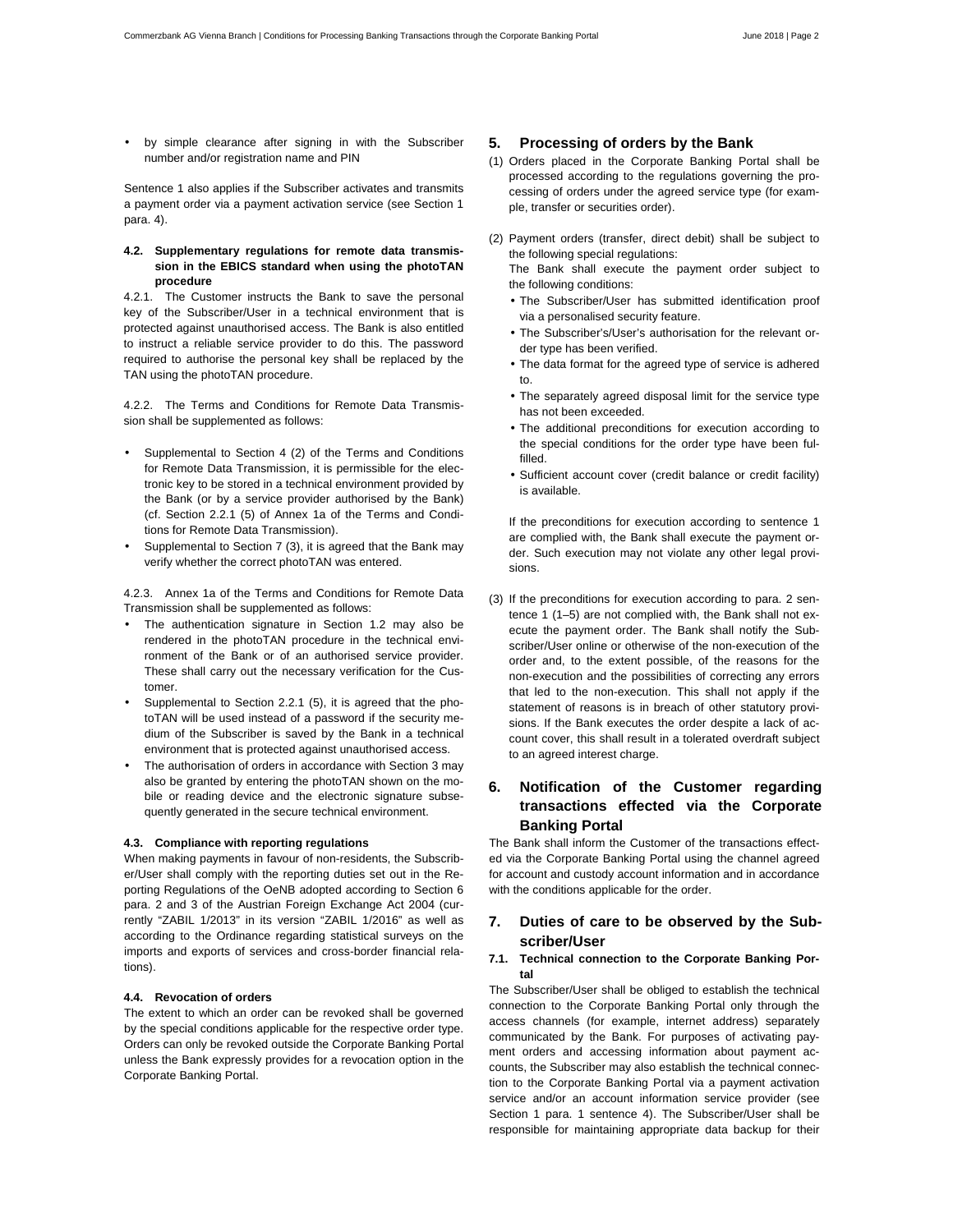own systems and for taking sufficient precautions against viruses and other harmful programs (for example, Trojans, worms etc.) and keeping them constantly up to date. The Bank's apps may be obtained only from app providers of which the Bank has notified the customer. The Subscriber/User shall take responsibility for complying with the country-specific provisions for use of the internet.

- **7.2. Maintaining the secrecy of personalised security features and careful custody of authentication instruments**
- (1) Subscribers/Users shall
	- keep their personalised security features (see Section 2.1) secret, and
	- keep their authentication instruments (see Section 2.2) safe from access by other persons.

This is essential because any other person who is in possession of an authentication instrument can misuse the Corporate Banking Portal procedure in combination with the related personalised security feature. The secrecy obligation relating to personalised security features, as according to sentence 1, does not apply if the Subscriber transmits such features to a payment activation service or account information service provider appointed by the Subscriber (see Section 1 para. 1 sentence 4) for purposes of issuing a payment order or accessing information about a payment account.

- (2) In particular, the following shall be observed to protect the personalised security feature and the authentication instrument:
	- The personalised security features PIN and the signature PIN/password may not be stored electronically (for example in the Customer's system) by the Subscriber/User. The personal electronic key generated by the Subscriber/User shall be kept under the sole control of the Subscriber/User or in a technical environment made available by the Bank (or by a service provider authorised by the Bank) that is protected against unauthorised access.
	- If a "Technical User" is used in the course of fully automated data transmission, the electronically stored signature shall be kept in a secure and appropriate technical environment. The "Technical User" is not entitled to issue the order itself, but may merely transmit the order data.
	- When entering the personalised security features, it has to be ensured that no other person can spy out such features.
	- Personalised security features may not be transmitted by email.
	- The signature PIN/password for the electronic signature may not be kept together with the authentication instrument.
	- The Subscriber/User may not use more than one photo-TAN for the authorisation of an order.

#### **7.3. Customer obligations regarding the security of the Customer's system**

The Subscriber/User shall adhere to the security notices on the Bank's website at

https://www.firmenkunden.commerzbank.de/portal/en/cb/de/foote r/sicherheit/home.html, particularly the measures to protect the hardware and software used, and shall install up-to-date, stateof-the art virus protection and firewall systems. In particular, the operating system and security precautions of the mobile device may not be modified or deactivated.

#### **7.4. Verification of the order data by means of the data displayed by the Bank**

If the Bank displays data to the Subscriber/User contained in their Corporate Banking Portal order (for example, amount, account number of payee, securities identification number) in the Customer system or via another device of the Subscriber/User (for example, photoTAN reader, photoTANApp, chip card reader with display) for confirmation, the Subscriber/User shall be obliged to verify that the displayed data conform with the data of the intended transaction prior to confirmation.

#### **7.5. Additional duties of care of the Customer**

The Customer shall ensure that the duties of care arising from this Agreement are also observed by the authorised person(s) (i.e. all Subscribers/ Users).

#### **8. Encryption technology abroad**

The online access made available by the Bank may not be used in countries that restrict the use or the import/export of encryption techniques. Subscribers shall, where appropriate, arrange for the necessary permits, notifications or other required measures. Subscribers shall inform the Bank of any prohibitions, permit obligations and notification duties of which they become aware.

## **9. Notification and reporting duties**

# **9.1. Blocking request**

(1) If the Subscriber/User detects

- the loss or theft of the authentication instrument,
- the misuse, or
- any other unauthorised use of their authentication instrument or personal security feature, the Subscriber/User shall immediately notify the Bank thereof (blocking request).

the Subscriber/User may also submit a blocking request to the Bank whenever required by means of the blocking hotline communicated separately. If a connection to the hotline cannot be established, or in the event of disturbances, the Customer shall be obliged to promptly try all other lines of communication (e.g. telephoning a customer advisor) for purposes of damage mitigation.

- (2) The Subscriber/User shall report any theft or misuse to the police without delay.
- (3) In the event that the Subscriber/User suspects that another person
	- has gained possession of their authentication instrument or has otherwise gained knowledge of their personalised security feature, or
	- has used the authentication instrument or personalised security feature, the Subscriber/User shall also transmit a blocking request.

#### **9.2. Notification of unauthorised or incorrectly executed orders**

Customers shall notify the Bank as soon as they detect an unauthorised or incorrectly executed order.

#### **9.3. Evidence**

Upon request, the Bank shall provide the Customer with evidence that enables the Customer to prove, for up to 18 months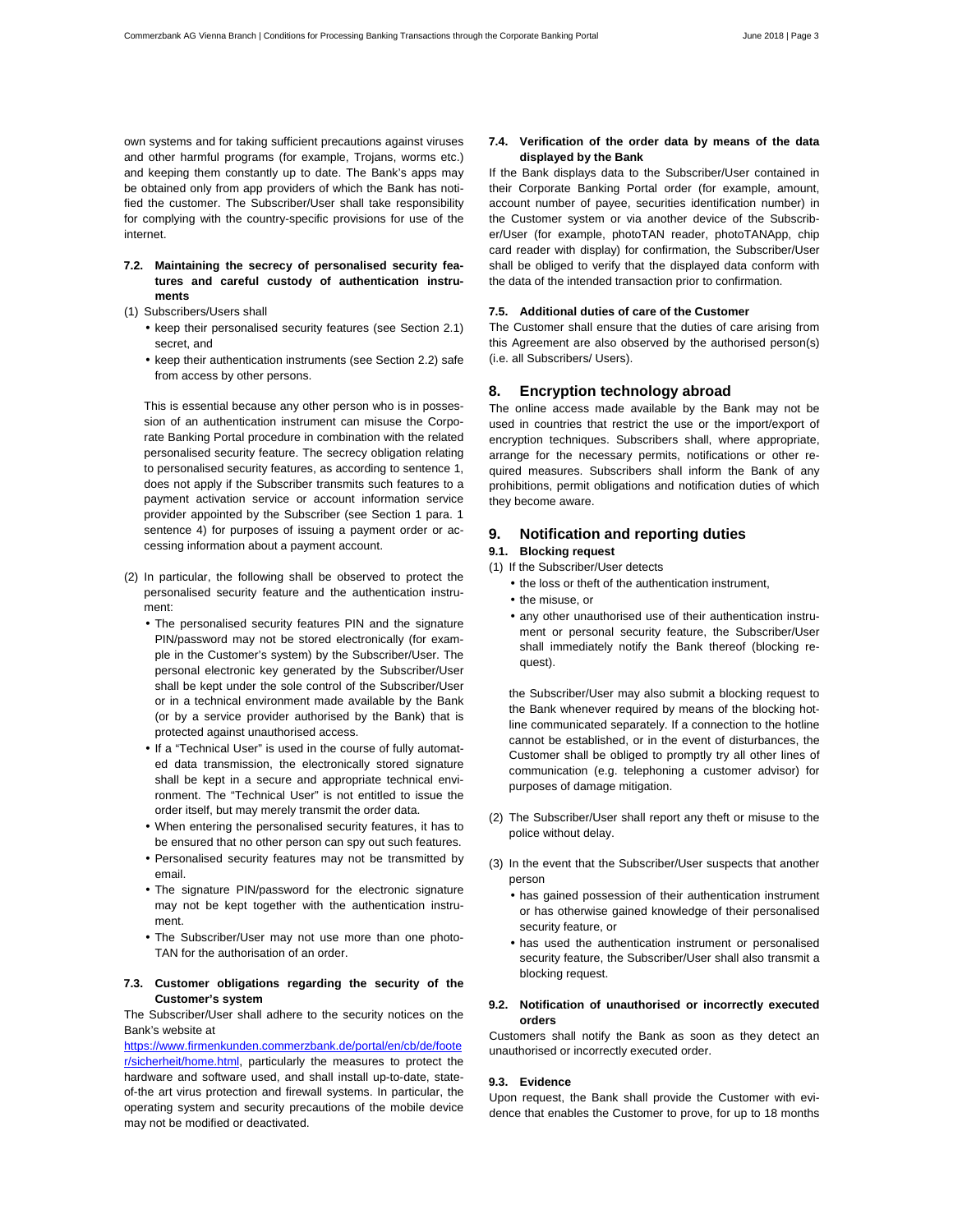after notification, that the Customer has complied with the notification duty according to sections 9.1 and 9.2.

# **10. Blocking of access**

**10.1. Blocking of access at the request of the Subscriber/User** 

Upon request of the Subscriber/User, in particular in case of a blocking request according to Section 9.1, the Bank shall block the following:

- the Corporate Banking Portal access for that Subscriber/User and, if the Subscriber/User so demands, the access for all Subscribers/Users of the Customer, or
- the authentication instrument of the Subscriber/User.

#### **10.2. Blocking of access at the request of the Bank**

(1) The Bank may block the Corporate Banking Portal access for a Subscriber/User if

- the Bank is entitled to terminate the cooperation agreement for foreign and transaction business for good cause,
- this is justified due to objective reasons in connection with the security of the authentication instrument or the personalised security feature,
- there is suspicion of unauthorised or fraudulent use of the authentication instrument or of the personalised security feature, or
- the account holder has not satisfied their payment obligations relating to a line of credit in connection with e-banking in the Corporate Banking Portal (exceeded line of credit or overdraft) and the satisfaction of these payment obligations is jeopardised due to deterioration or endangerment of the Customer's financial circumstances or those of a coobligated party; or because the Customer has become insolvent or there is an imminent risk of this.
- (2) The Bank shall notify the Customer of the block in writing (e.g. via letter, fax or email) or by telephone, and provide the relevant reasons for it, if possible before but no later than immediately after the block is implemented.
- (3) The Bank is also entitled to refuse access to the Customer's payment account to an account information services provider or a payment activation service if there is a reasonably justified suspicion of unauthorised access or the fraudulent activation of a payment transaction. The Bank shall inform the Customer of such refusal of access to the Customer's payment account in a form agreed upon with the Customer, as soon as possible but no later than immediately after access has been refused, provided that disclosure of the refusal or the grounds for refusal does not violate Austrian or Community legal provisions or objectively justified security considerations.

#### **10.3. Unblocking of access**

The Bank shall unblock the access or replace the personalised security feature or authentication instrument if the reasons for blocking the access no longer exist. It shall immediately notify the Customer thereof in writing (e.g. via letter, fax or email) or by telephone.

#### **10.4. Automatic blocking**

(1) The chip card with signature function is blocked if an incorrect user code is entered incorrectly three times in succession. The chip card cannot be unblocked or re-activated by the Bank. In such a case, the Subscriber/User shall generate a new electronic signature, transmit it to the Bank again and clear it with the Bank by an initialisation letter ("INI-Brief").

- (2) The PIN is blocked if it has been entered incorrectly three times in succession.
- (3) The Subscriber/User is blocked from using the photoTAN procedure, if the TAN has been entered incorrectly five times in succession.
- (4) The Subscriber/User may contact the Bank in order to restore the functionality of the Business Customer Portal. The Bank shall notify the Customer at once that the account has been blocked, providing the reasons, unless to do so would compromise objectively justified security considerations or constitute a breach of provisions of Community or international regulations or of official court or administrative orders.

# **11. Liability when using personalised security features and/or authentication instruments**

- **11.1. Liability of the Customer in the event of unauthorised payment transactions prior to a blocking request**
- (1) In the event that unauthorised payment transactions prior to a blocking request are made due to the use of an authentication instrument that has been lost, stolen or has otherwise gone missing, or due to the misuse of the personalised security feature or authentication instrument, the Customer shall be liable for any resulting losses incurred by the Bank if the loss, theft or other misplacement or other misuse of the personalised security feature or authentication instrument is the Subscriber's/User's fault. The Customer shall also be liable in the event of failing to select Subscribers with due care and/or failing to regularly check Subscribers' compliance with the obligations under these Conditions. The Customer shall further be liable to the Bank even if the Customer has culpably breached their duties of care pursuant to Section 63 ZaDiG 2018. If the Bank has contributed to the occurrence of a loss through any fault of its own, the principles of contributory negligence shall determine the extent to which the Bank and the Customer shall share the loss.
- (2) The Customer is not obliged to provide compensation for the loss pursuant to Section 1 if the Subscriber/User was unable to lodge a blocking request in accordance with Section 9.1 because the Bank failed to ensure that a blocking request could be submitted, thereby causing the loss.
- (3) The liability for losses caused during the period for which the Corporate Banking Portal disposal limit applies, as agreed with the Customer, shall be restricted to the amount of the respective limit.
- (4) The paragraphs 2 and 3 shall not apply if the Subscriber has acted with fraudulent intent.

#### **11.2. Liability for unauthorised securities transactions or other service types before a blocking request is made**

In the event that unauthorised securities transactions or unauthorised transactions for the agreed service types prior to a blocking request are made due to the use of an authentication instrument that has been lost, stolen or has otherwise gone